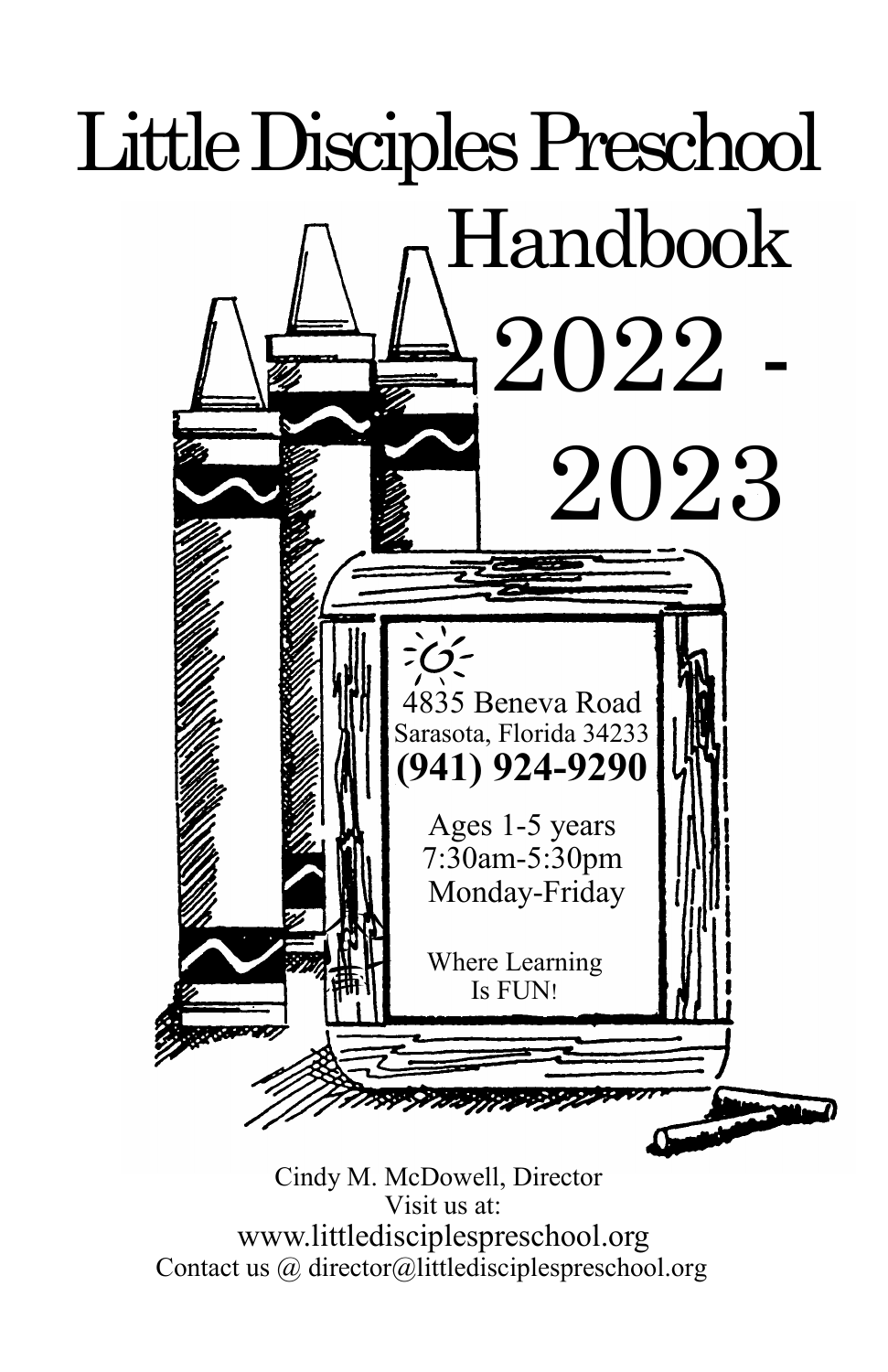#### January 2022 Update

Our 2020-2021 Handbook was written during an upswing in the pandemic circumstances of COVID-19.During the many months we were closed in 2020, we kept busy re-writing many policies, redesigning the inside and all to bring you the highest level of safety. This is an on-going process and many things familiar to us had to change to meet these newest standards.

At this time all the changes made for COVID-19 remain in place. We thank you in advance for working closely with us, knowing and respecting all new policies and helping us to implement them seamlessly. Your responsibility to task continues to help us provide a healthy environment for all.

It is our hope that by the time we open our 2022-2023 school year that we are well on our way to a return to a healthy community/nation/world. When our community is ready we will revisit many new practices in the hopes we may reset many policies and procedures. Thank you.

Cindy McDowell, Director

*Helping children learn and grow since 1988*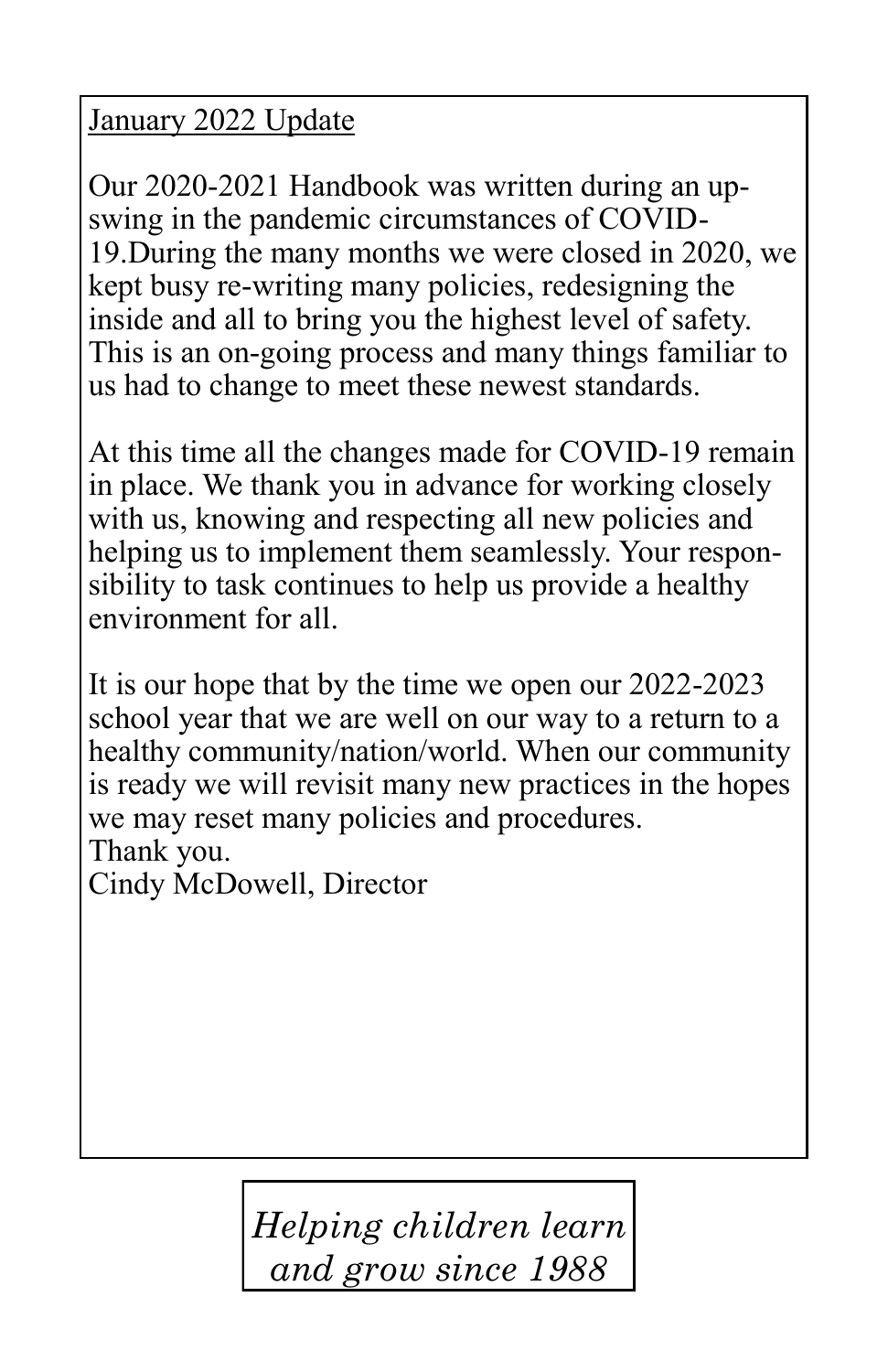# Welcome to *Little Disciples Preschool*

We invite you to join us as we introduce your child to the wonderful world of education. Ours is a learning, laughing, and loving approach to preparing your child for life. We look forward to your child being part of yet another exciting year here at *Little Disciples Preschool*.

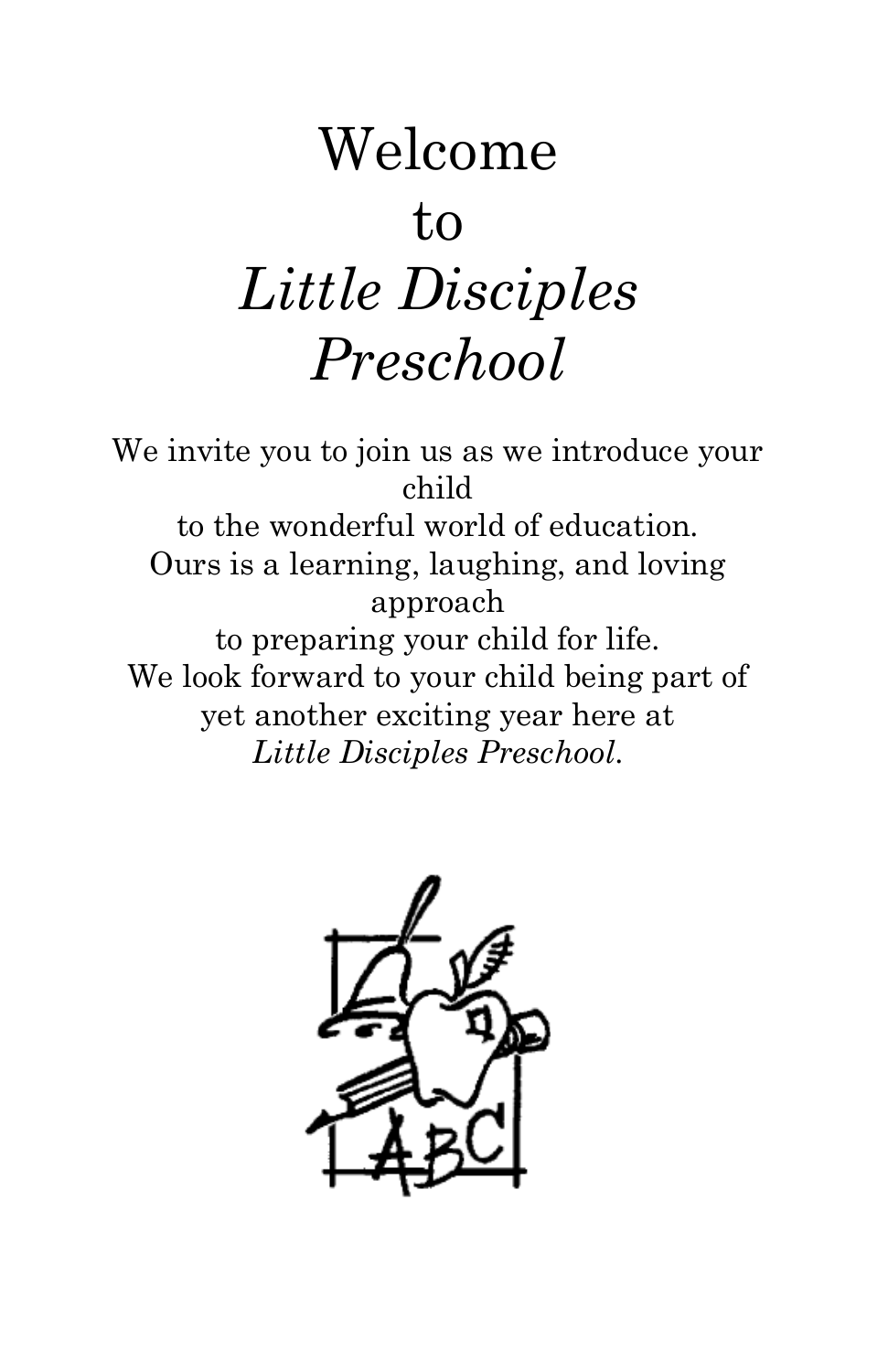## **Table Of Contents**

"Striving to meet the needs of our families in every way"

Little Disciples Preschool is licensed by the Sarasota County Health Department and the Florida Department of Health and Rehabilitative Services. Our license number is 0011.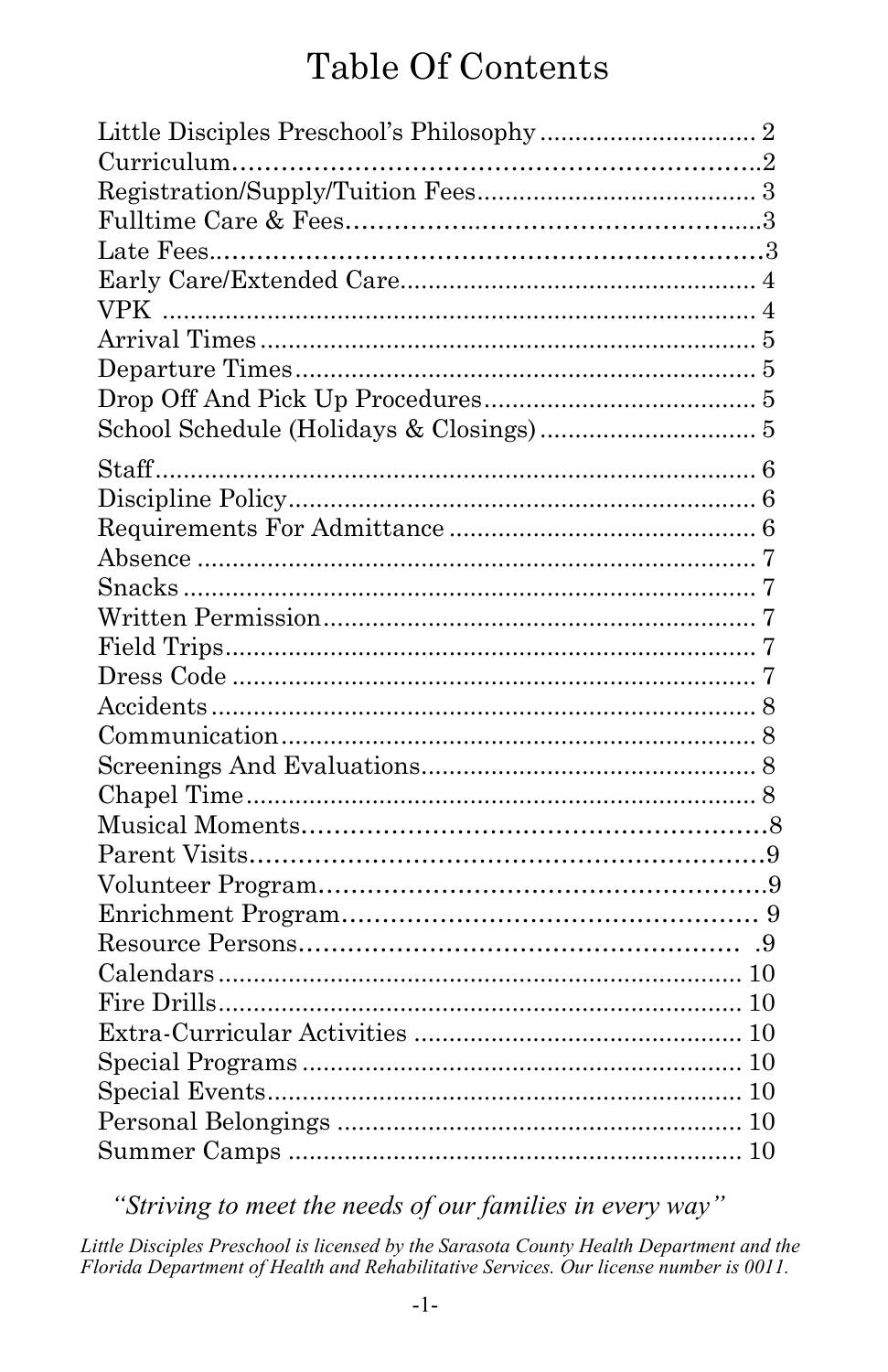## *Little Disciples Preschool's Weekly Hours of Operation*

In 2014 we increased our hours of service to 7:30am - 5:30pm, Monday-Friday. We continue to provide a morning class atmosphere, with your child in their classroom from 9am-12noon (8:45am-12:30pm VPK classes) daily. Early Care allows for an early start to your day and when morning classes end your child may continue their day in Extended Care which is open until 5:30pm.

## Little Disciples Preschool's Philosophy

The word "Disciple" is used frequently in the New Testament. It means learner or follower, one who is accompanied by a teacher. We believe that all children are unique little people, *Little Disciples,* who should be allowed to develop at their own rate morally, physically, emotionally, socially, and intellectually. With these goals in mind, we strive to develop healthy, happy children who will contribute to society as they grow.

It is the goal of the staff of Little Disciples Preschool to provide your child with a positive learning experience designed to make their first adventures in a school setting memorable and enjoyable ones. To achieve this end, we will challenge your child's natural creativity and intellect. With this in mind, we will love and help your child to develop to their fullest potential.

### Curriculum

Our curriculum is based on the Ages and Stages Questionnaire System (ASQ), the Florida School Readiness Standards as well as the High Scope, Kindness and Creative Curriculum. This compilation of curriculums means our focus is the total child. The environment provides a place for learning through interesting, stimulating, and challenging materials and activities. We will introduce each child to the joy of learning by helping them develop their self-esteem through a variety of positive daily experiences. Children will be exposed to phonetics, numbers and their concepts, colors, geometric shapes and exercises in social skills. We will also offer special units on the topics in which the children express interest. We strive to balance the formal learning experiences with outdoor play and free time to enable the children to develop their motor and social skills in an informal setting. Our ultimate goal is that each child feel happy, confident, and proud of all they achieve.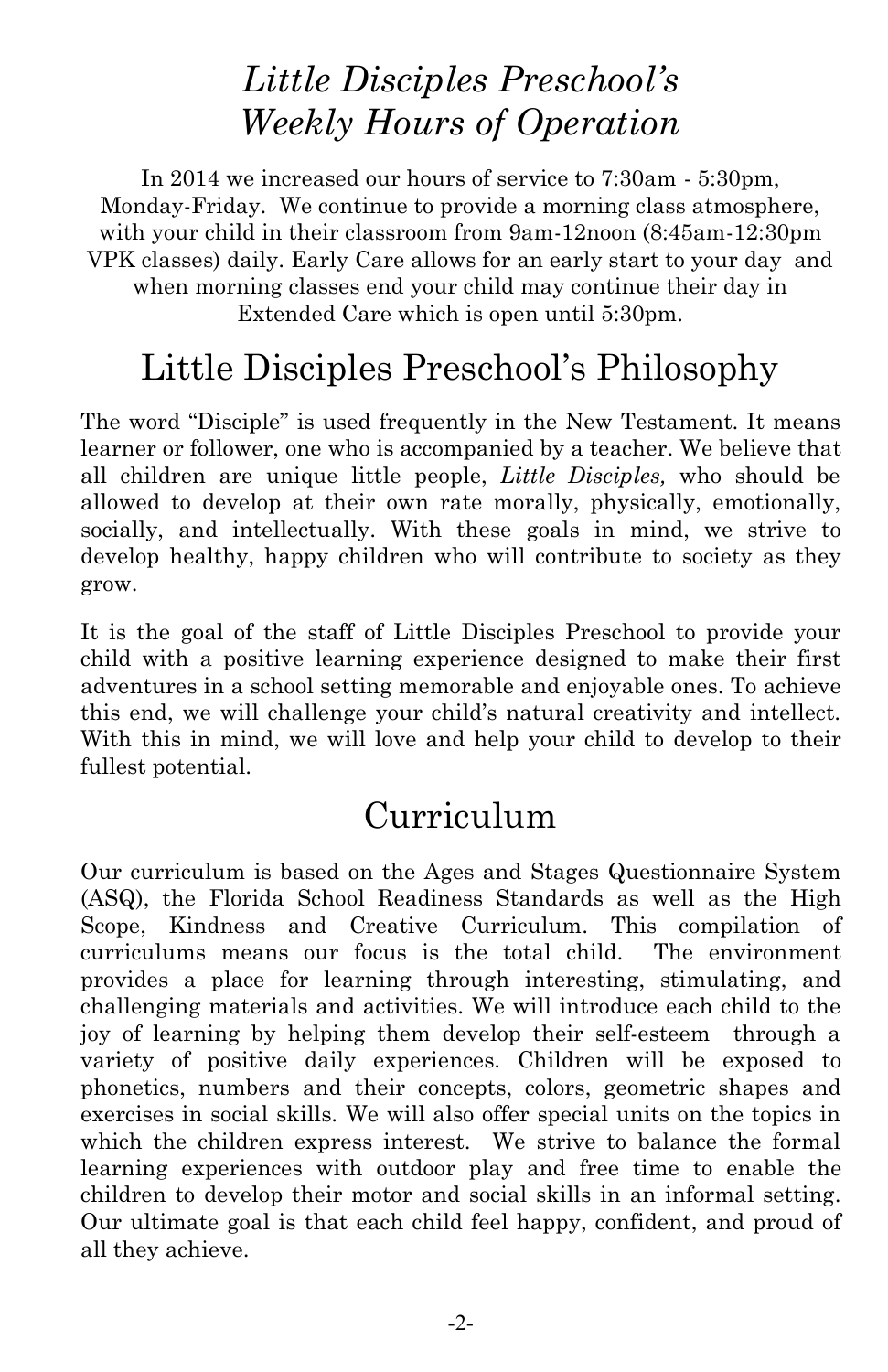## **Registration Fee**

A non-refundable *Registration Fee* is due annually upon enrollment:

**2 days per week (T/R) \$250.00/year**

**3 days per week (MWF) \$275.00/year**

**5 days per week (M-F) \$300.00/year**

## **Supply Fee**

A non-refundable Supply Fee is due annually upon enrollment: **\$100.00** 

## **Morning Classes Tuition**

**Tuition** is due on the first school day of each month. No exceptions or credit will be given for days missed due to illness, vacation, school holidays, etc. **Your first tuition payment will be due no later than "Open House 2022" for August/September tuition**. All other months are due payable on the 1st each month.

| Morning Class 8:30-12 noon September 2022-May 2023 |          |
|----------------------------------------------------|----------|
| 2 days per week $(T/R)$                            | \$335.00 |
| 3 days per week (M/W/F)                            | \$445.00 |
| 5 days per week (M-F)                              | \$555.00 |

A fee of \$10.00 per day will be charged for any payments received after the fifth day of the month. A \$30.00 charge is applied to all returned checks. A 3% tuition discount will be applied towards the total school term if received in one payment at Open House. Second sibling discounts available.

## **Full-time Care Fees (7:30am-5:30pm)**

2 days per week: \$535 monthly: (\$6.69 per hour) 3 days per week: \$700 monthly (\$5.84 per hr) 5 days per week: \$920 monthly (\$4.60 per hr)

## **Late Fees**

Tuition=\$10 each day/max 5 days Extended Care Late pickup fee=\$25 per 5 minutes Due upon arrival. Continued abuse of this policy may result in the loss of Extended Care privileges.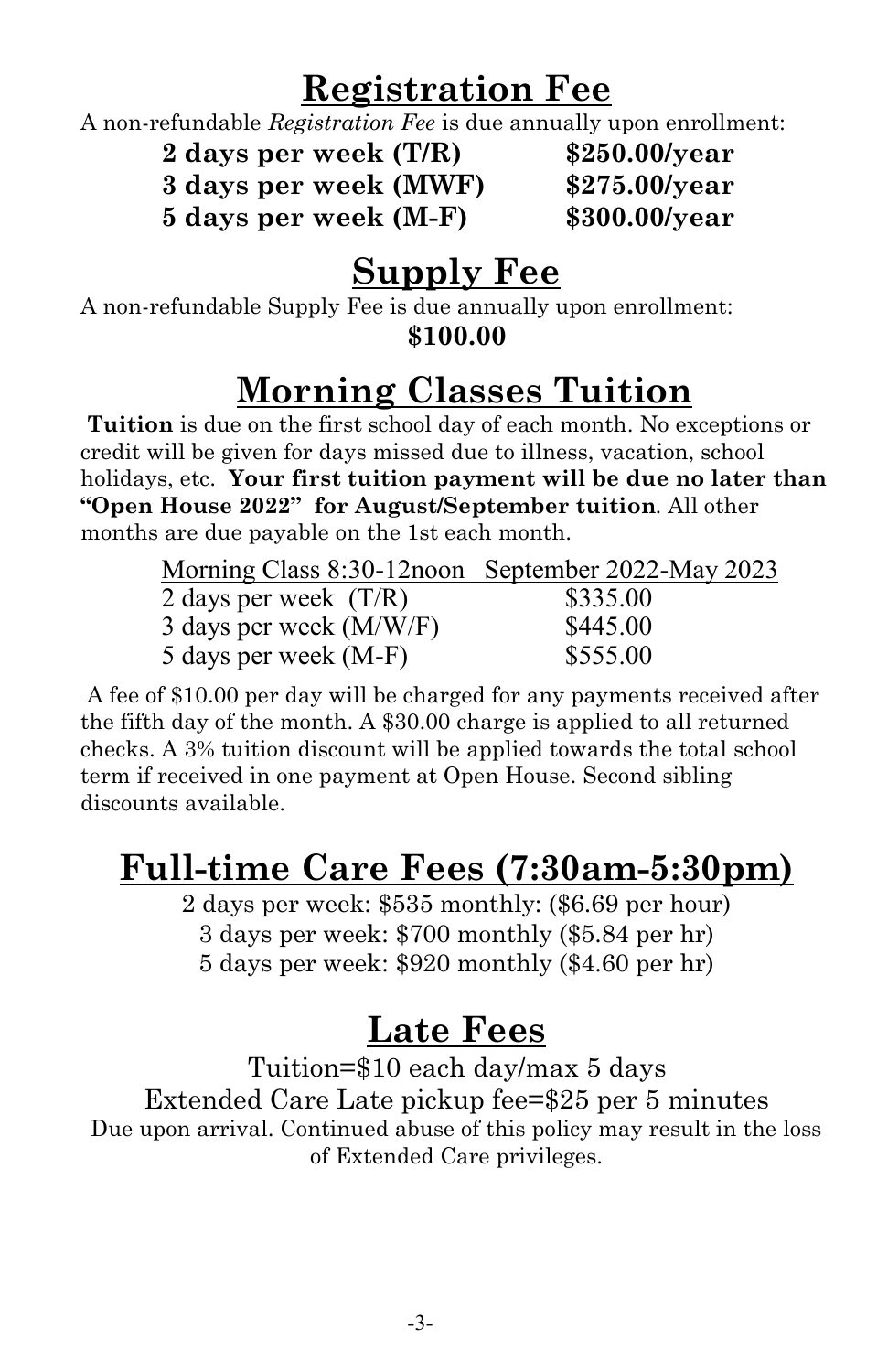#### Early Care

 Doors open at 7:30am with entry available through 8:15am. \$5.00 per day.

#### Extended Care

Extended Care is offered daily from 12:00 noon until 5:30 p.m. Children may be picked up anytime during these hours. Children bring their own meal in a labeled lunchbox. Lunchtime is held in the Lunch Room; after which the children may enjoy their time in the Learning Center, on the Outdoor Classroom or Playground. The children are to be picked up no later than 5:30 p.m. A billing statement will be sent home at the end of each month. COVID-Updates: at this time in early 2022:

 We eat lunch in individual classrooms to keep the count low. We do not allow use of lunchboxes. Labelled, gallon-size clear

baggies are used to hold disposable lunches daily.

\$7.00 per hour / \$35.00

#### **VPK**

We began accepting VPK vouchers in 2012. We meet the 540 hours instruction by schooling 5 days per week, from 8:45am-12:30pm for 144 school days. No fees are required of VPK instruction.

Our PreK/VPK students are welcome to use our Early & Extended Care programs . Additionally, our school year includes Non-VPK funded event days that are thematic and fun. Fees are found below for any programs held around or outside the VPK morning.

#### **Outside the VPK Program Fees**

Registration fee for use of Early Care & Extended Care & Non-VPK days \$125.00.

Fulltime Wrap-Around Care = \$130 per week

Non VPK days (average of 21 during school year) \$35 per day;

8:45am-12:30pm.

*The Board reserves the right to change any of the above rates upon a 30 day written notice.*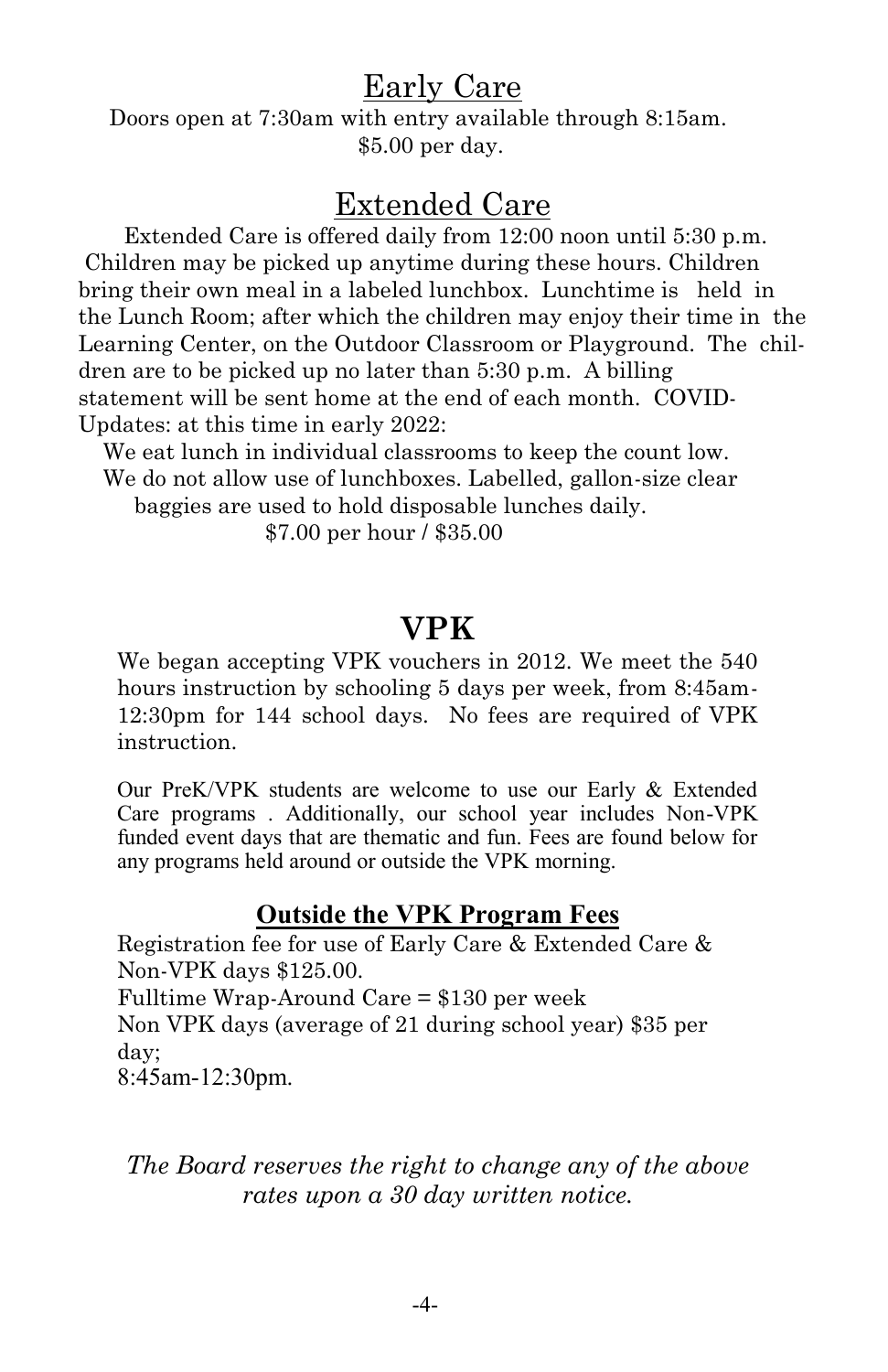## Arrival Times

Doors open for morning classes and families are greeted each day beginning at 8:35 a.m. Student entry has a sign-in required daily. We close our doors at 9:05am so the first activities of the day are not interrupted. The doors remain locked throughout the school day to ensure your child's safety. To gain entrance throughout the school day, please ring the doorbell.

## Departure Times

Dismissal for the morning session is at 12:00 p.m. with VPK dismissal at 12:30pm. All children need to be picked up promptly. Extended Care children may be picked up anytime before 5:30 p.m. Written permission is required for all children picked up by anyone other than their parents.

#### Drop-Off And Pick-Up Procedures *This is a school zone, please observe a 10 mph limit.*

Park in the parking lot, turn off your vehicle and lock it. Do not leave unattended children in vehicles. Walk your child/children into the education building and to their classroom. Do not park in the circular driveway or in the handicapped spaces. Please contact the office if you need assistance at any time.

Pick-up time is 12:00pm/ 12:30pm VPK. Parents are to remain outside in the courtyard. The teachers will bring the students outside to their designated pick up site. After 12:10 pm, any remaining students will be placed in our Extended Care program

## School Schedule (holidays & closings)

*Little Disciples Preschool* will closely operate on the same schedule as Sarasota County Public School system. (Note: Our Preschool year begins two weeks after the opening of the public school year.) *Little Disciples Preschool* will be closed when the Sarasota County Public Schools are closed for teacher work days. We will be closed for all major holidays (including Christmas recess and Spring break). When the public schools are closed due to "severe" weather, *Little Disciples Preschool* will be closed. Tune to SNN Channel 6 for all area school closings. Changes/revisions of the Sarasota County School Year Calendar may effect our calendar year.

A calendar for the school year will be provided in your student folder and in our school directory, printed in early October.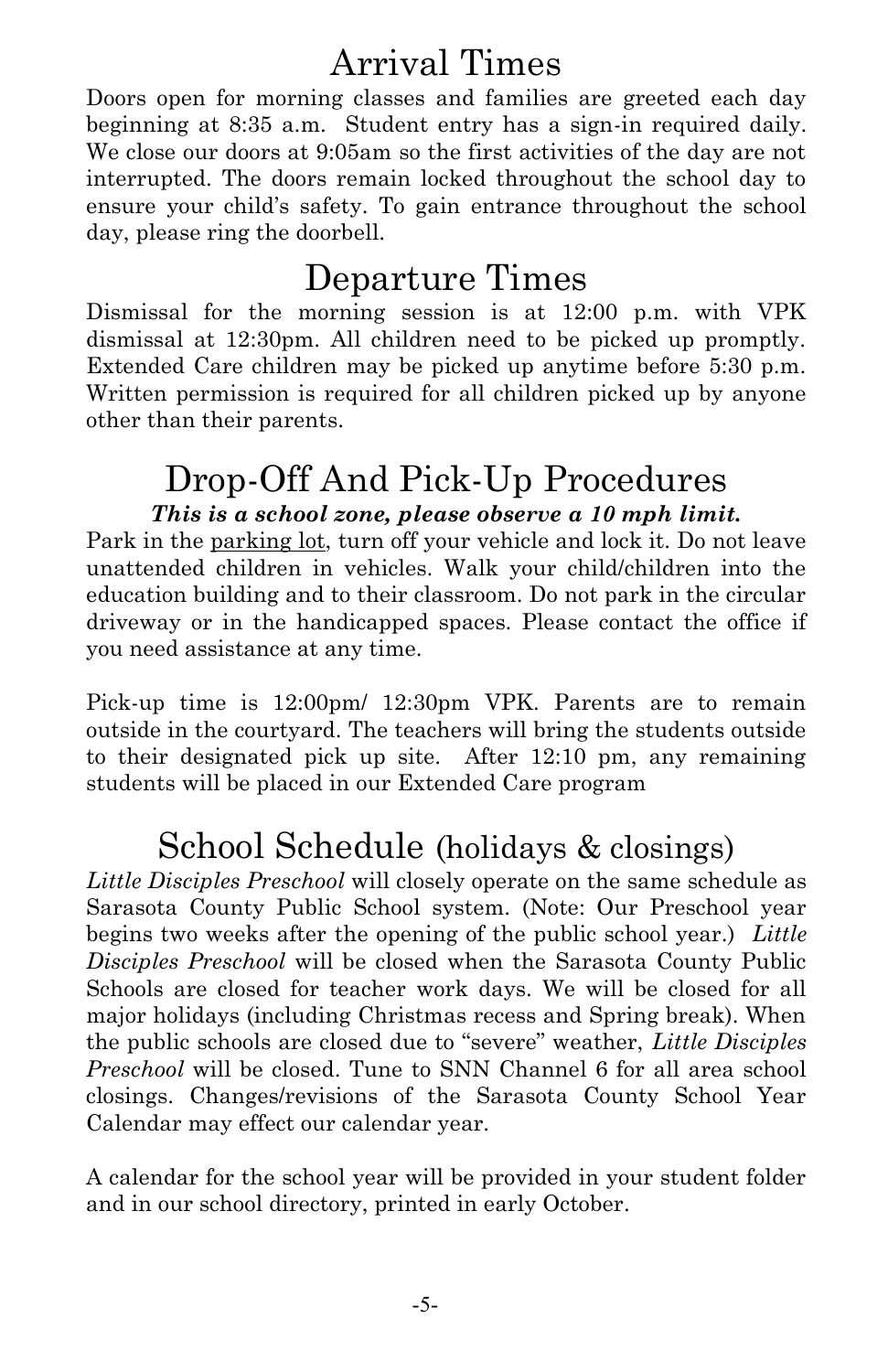## Staff

All our Staff members are fingerprinted and thoroughly screened through **Florida Dept. of Children & Families**. All Lead Teachers are required to hold a degree in the field of Education. All staff members must take a minimum of twelve credit hours annually in courses relating to early childhood development. Our staff are members of the Sarasota Chapter FLAEYC and the National Association for the Education of Young Children. Staff members are also certified in Pediatric CPR, Heartsaver CPR, and First Aid.

## Discipline Policy

The ultimate goal is for each child to achieve self-discipline. Ideally, the child who is involved in meaningful work will not show any behavioral problems. The words "discipline and "teach" are related. Teaching children what they are ready to learn at each stage of development will result in self-disciplined individuals.

We first talk to the child about the behavior and explain how they are disturbing the rest of the class. We point out that they are not being helpful to themselves or others. Next, we will meet with the parents to establish methods of positive reinforcement. Persistent behavioral concerns will result in a parent conference with the Preschool Director. In the event of continued adverse behavior, *Little Disciples Preschool* reserves the right to deny further enrollment.

## Requirements For Admittance

Our school is available to children ages infants to five years of age. While we are hopeful that children have completed potty-training and are able to take care of their own bathroom needs, it is not a requirement for entrance below the age of 3. We will work together to achieve potty-trained status. Each child must have an enrollment form with emergency information on file. A copy of your child's birth certificate must also be submitted upon registration. Please be sure to advise the school regarding any and ALL allergies, as well as address, phone, pick-up people, doctor changes…. throughout the year.

#### Forms Required By **Florida Dept. of Health**:

Two **Florida Dept. of Health** forms will be required upon enrollment: a health report and an immunization form showing current and up-to-date immunizations. It is especially important to note any known allergies. *Little Disciples Preschool* requires that all students enrolled be immunized. Absolutely NO exceptions or exemptions allowed.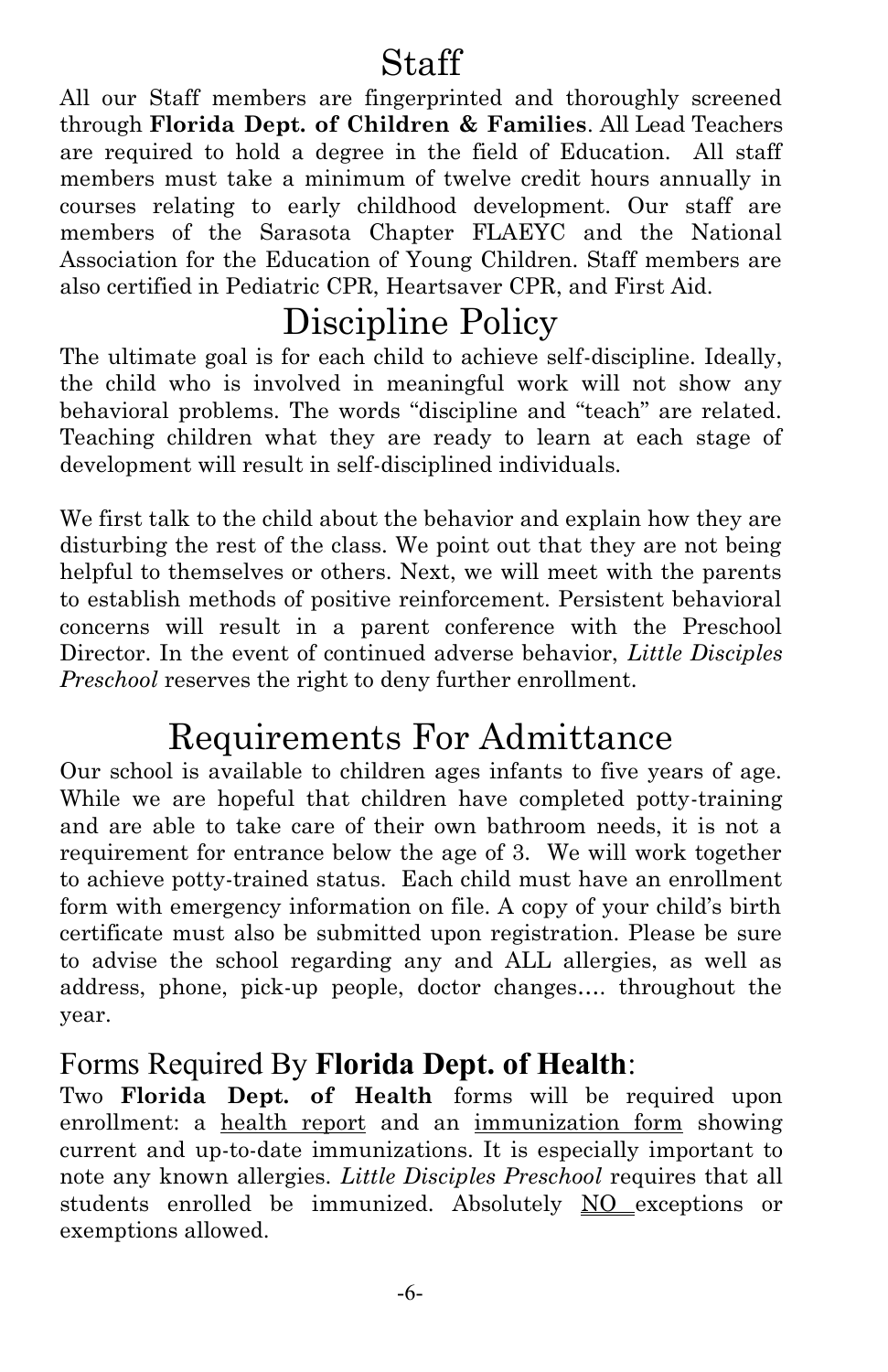#### Absence

If your child is ill and/or will not be in school, please call the office. In order for your child to return to the classroom, they must be free of fever for 24 hours. Notice will be given to all parents concerning any outbreak of childhood or Communicable diseases here at school. In the event of COVID contact or diagnosis, we will work closely with you to help you understand the CDC guidelines and DCF requirements as they pertain to those of us in the Early Childcare field.

#### Snacktime

Done on a rotating basis, when it is your child's turn to bring in snack, please provide a healthy snack for the number of children in your child's class. For health and safety reasons, we must insist that snack foods arrive in **original**, and **unopened** packages. Water will be provided as our snack-time refreshment. A snack calendar will be sent home as a reminder of the day(s) your child will be responsible for snack throughout the month. Food allergies (when applicable) are posted and will never prevent a child from participating in our program.

## Written Permission

A permission slip is required for the following:

- 1. For a child to leave school with someone other than their parent.
- 2. Dispensing of any medication to a child by staff member.
- 3. Evaluative screenings by outside sources.
- 4. Participating in special meal days in our Extended Care Program.

#### Field Trips

At this time, Little Disciples Preschool does not participate in offcampus field trips. Instead, we bring the field trip to the children through various speakers and presenters and activities each year.

### Dress Code

Children should wear play clothes that are comfortable and will not restrict them from participation in any activities. We require all children to wear socks in sneakers/tennis shoes daily. One-piece outfits should not be worn. Flip-flops, sandals, and cowboy boots are not allowed.

Please dress children for actual weather conditions. We will go outside everyday (weather permitting) and are required to have children wear jackets in cooler temperatures. Dress your child appropriately. Please label all jackets/sweaters so that when the end of day temperature no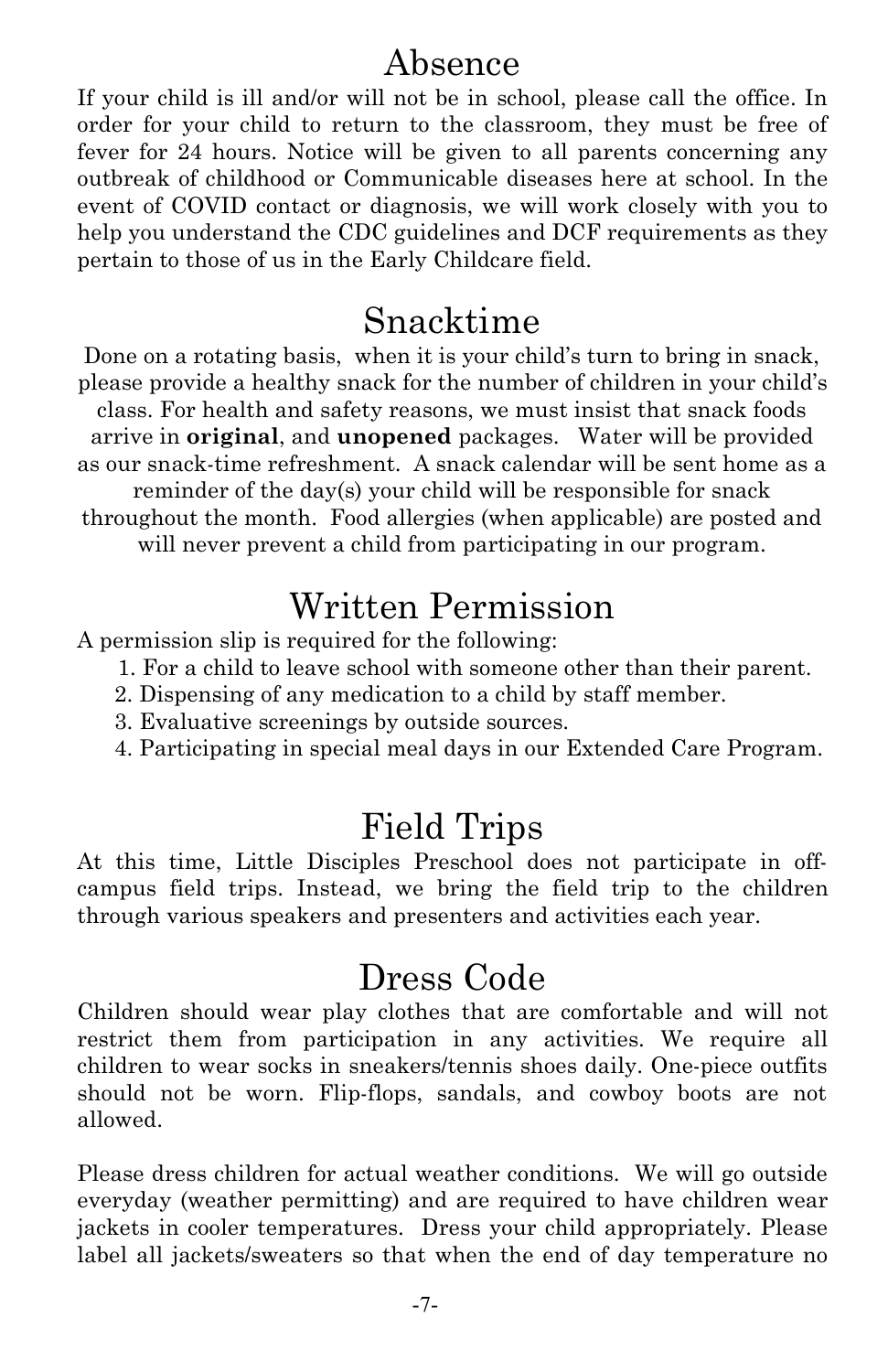## Accidents

Emergency medical treatment will be administered by our staff or by a paramedic. You will be contacted if your child has a serious accident while in school. If we cannot reach you, we will call the person listed on the enrollment form. A written signed report will be on file in the office for minor accidents and a copy will be sent home to the parents.

#### Communication

Our main line of communication with parents is through daily interaction at drop-off and again at pick-up, as well as through the use of notes and newsletters, office letters and teacher letters. All messages will be sent home with your child. The Preschool Office sends home letters bi-monthly to keep you informed of all preschool activities. Beneva Christian Church (Disciples of Christ) also provides a monthly Good News with an informational *Little Disciples Preschool* article. Visit their website at: lifeatbeneva.org. A copy of our Grievance Procedures is included in the Student Folder provided at Open House (or upon enrollment). It is our hope that the lines of communication remain open, positive and meaningful for all parties concerned.

#### Screenings And Evaluations

Vision and hearing are major factors in a child's development. They can affect school achievement, personality, and adjustments to life. Vision and hearing screening tests are given to all children ages 3.5 and older and you will receive the results of these tests. We also participate in the ASQ assessment program and you and your child will have the opportunity to conduct your own assessment at home. We hope everyone will choose to participate. During the year, your child's teacher will formally assess each student's progress. You will receive copies of these evaluations mid-year during Parent/Teacher conferences and again at the end of the school year. Parents are always welcome to call the preschool to schedule a conference with a staff member anytime there are concerns or questions.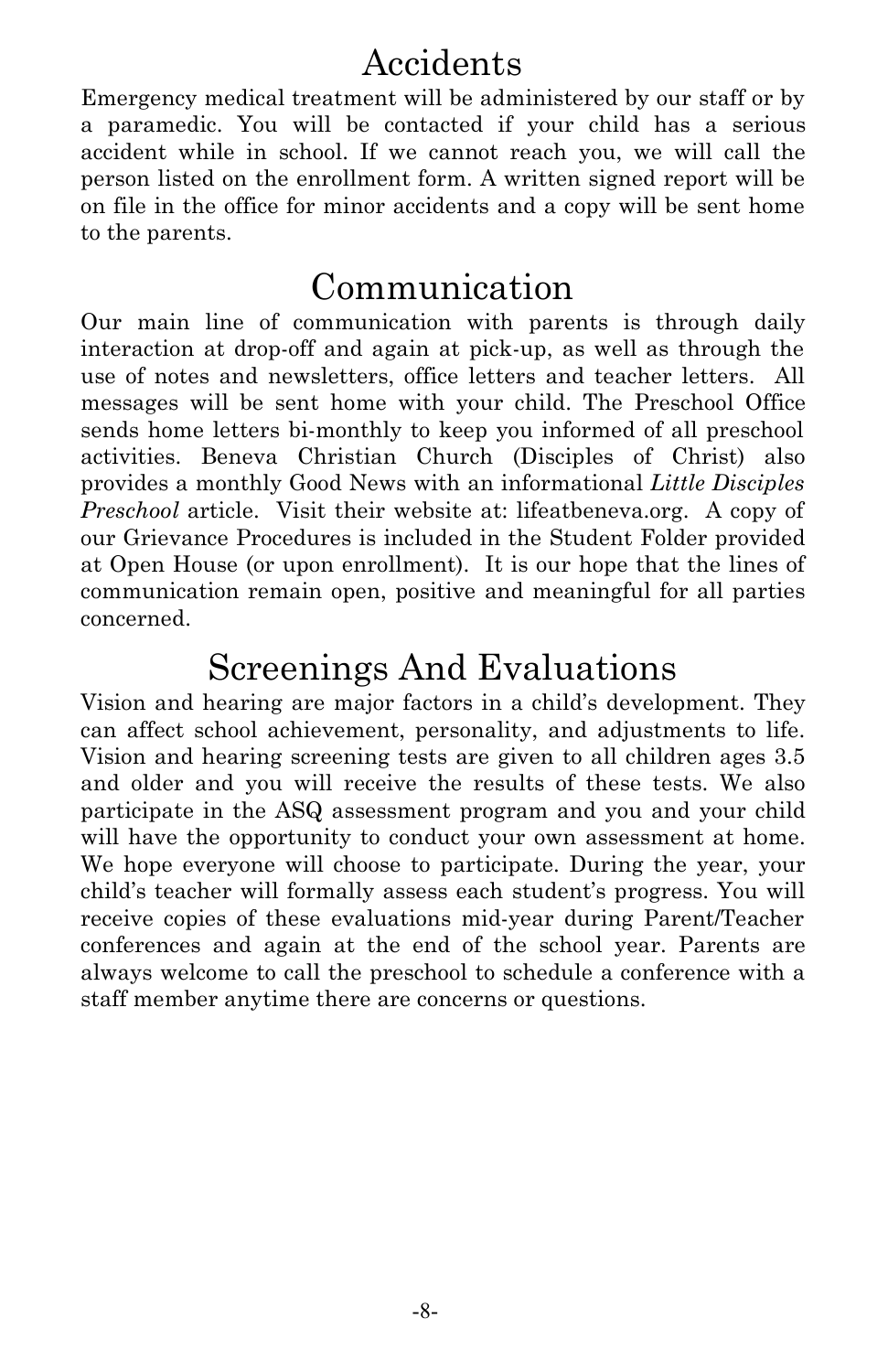Chapel & Musical Moments Chapel & Music are held each week with Pastor David in Fellowship Hall. The children love hearing stories of the Bible come alive through music and song.

## Parent Visits Volunteer Program

## Resource Persons

*For best health and safety practices, these programs listed above are currently unavailable.*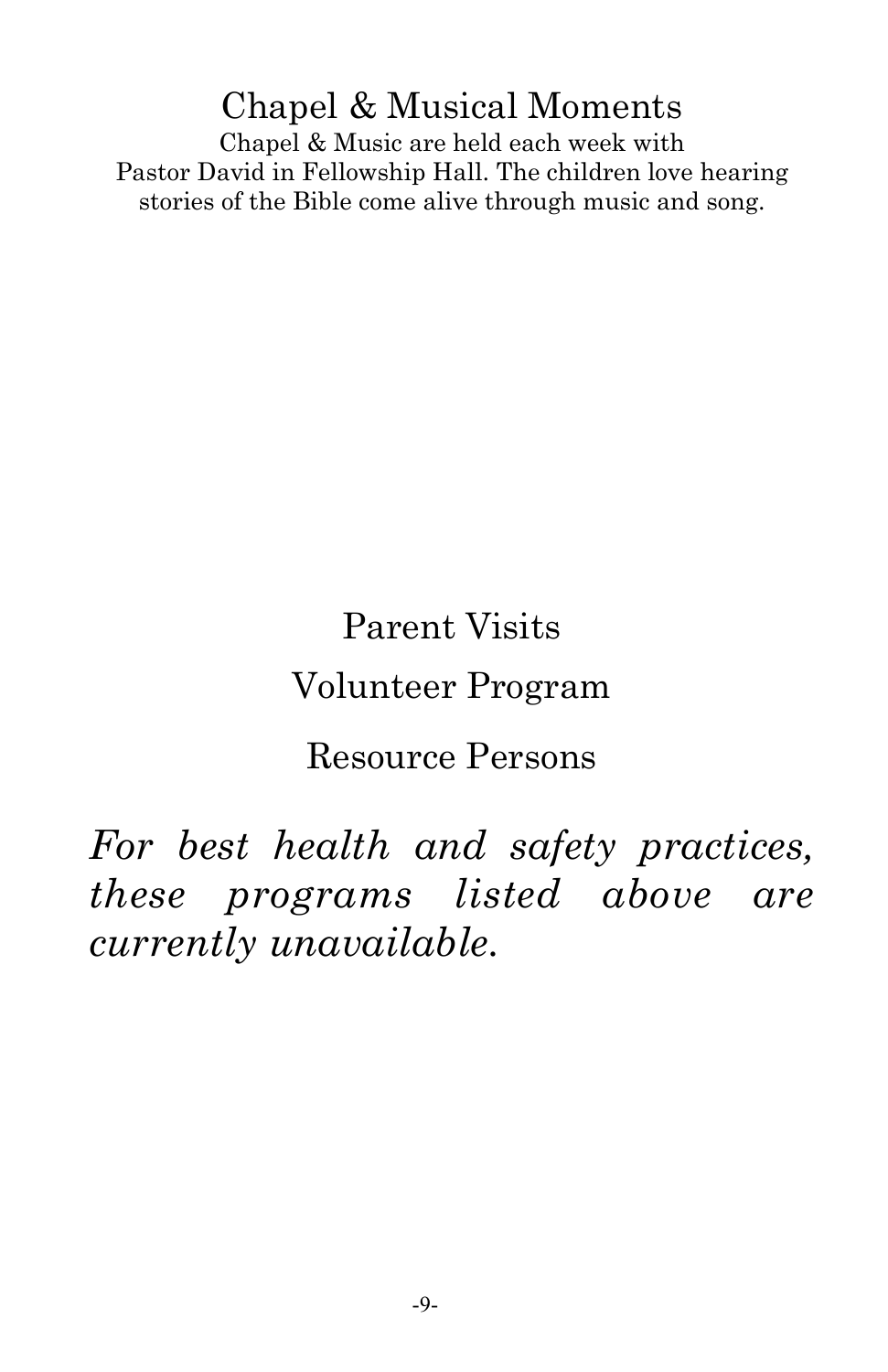## Calendars

Calendars are sent home each month to inform parents of the classroom curriculum and special activities each month.

## Enrichment Program

At the beginning of each year, we send out a "wish list" for items to enhance our school day. Those making donations are placed on our Honor Roll and are recognized at Christmas and Graduation.

## Fire Drills

Fire drills are required by law and are an important safety precaution. They will be held on a regular basis.

## Special Programs

During the year, we will have several programs where the children will perform for an audience. We will also provide parent/teacher meetings and family functions throughout the year. Additional Special Programs may include speakers, outside instructors with special talents and our own staff members sharing their gifts and talents.

## Special Events

During the year, some of the holiday celebrations and special events may require additional help. Please make other arrangements for younger siblings. We look forward to including everyone throughout the course of the year.

## Personal Belongings

Please encourage your child to keep treasured belongings at home. We would like for them to work with the provided materials when at school because their use is related to our planned learning activities. Show and Share privileges will be decided by each teacher individually.

## Summer Camp

We are open 7:30am-5:30pm throughout the summer in Camp mode. Ages are blended and camps are run in the Learning Center. We will choose one theme per week to enjoy. Camp hours only are from 9am-1pm, 3 or 5 days per week or: extend your fun by staying all day. Camp is posted and Registration begins each April for current students and siblings (ages 2-10). Watch for this flyer to come out every April and reserve your fun!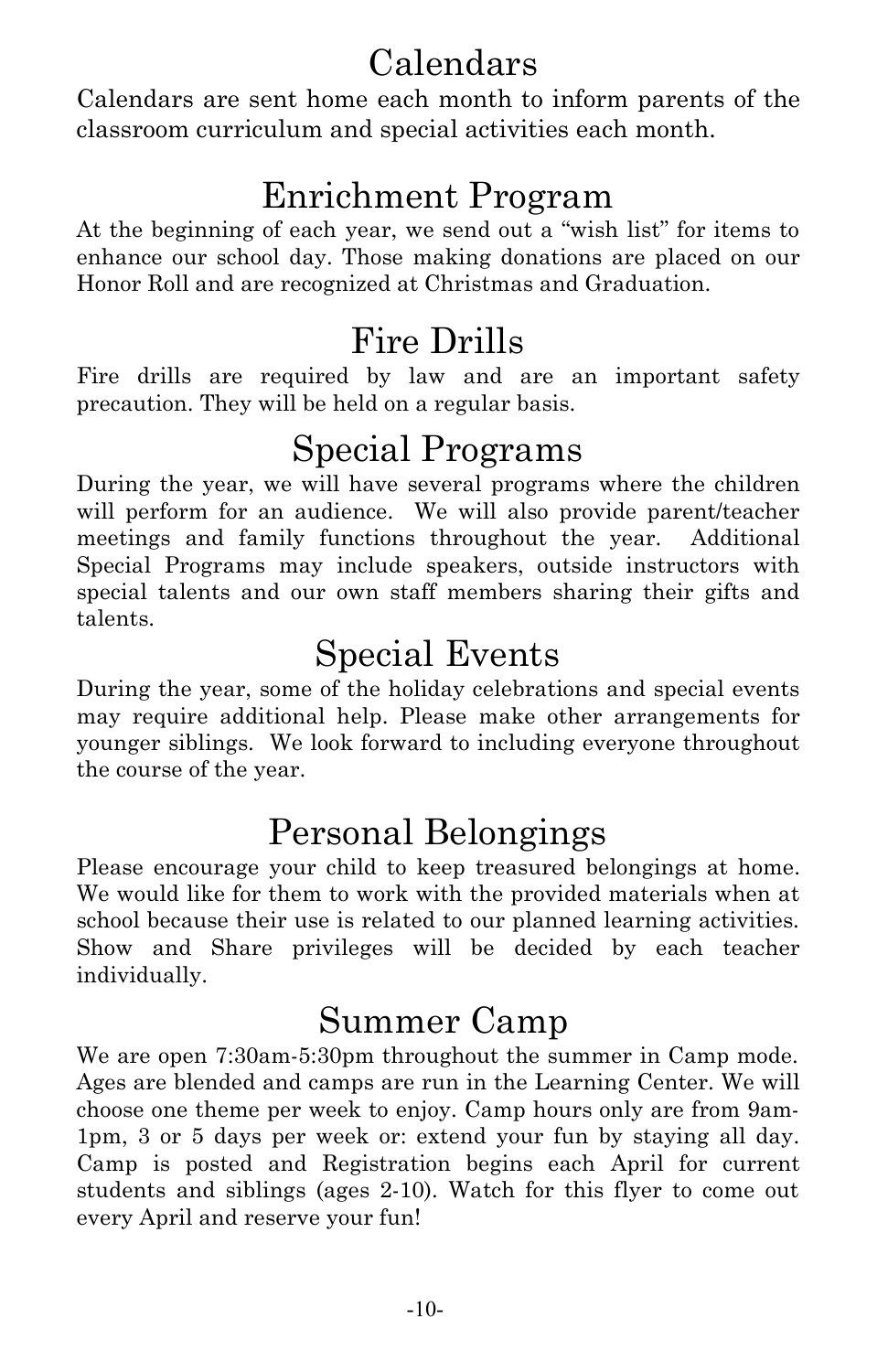## Welcome

We would like to take this opportunity to welcome you and your child to *Little Disciples Preschool.* 

We are proud of our ministry here at Beneva Christian Church to the children and parents of this community. As a church, we offer a loving

and nurturing atmosphere and our Preschool education is an important part of our ministry. Our program includes a Preschool Committee which is made up of members of our church and preschool and is here to serve you. If you do not have a church home, we invite you to be a part of our Beneva family. If we can ever be of service to you, please call us at

(941) 924-8713, or email us at www.benevachristian.com.

We sincerely wish you and your child a wonderful experience at *Little Disciples Preschool.* We hope your year will be filled with many positive memories. Thank you for the opportunity and privilege to nurture your very special little one. Enjoy and value these years ... for they are gone all too soon.

> Sincerely, Beneva Christian Church (Disciples of Christ)

#### Beneva Christian Church (Disciples of Christ)

We Are . . .

- A church where people from different backgrounds can celebrate and live out their common belief in Jesus Christ;
- A church deeply rooted in the Biblical messages;
- A church committed to witnessing to all the world as servants of the living God;
- A church where the Lord's Supper is shared every Sunday; and
- A church where everyone is welcome to grow and serve.

*If you would like to learn more about our church, please let us know. You and your family are always welcome.*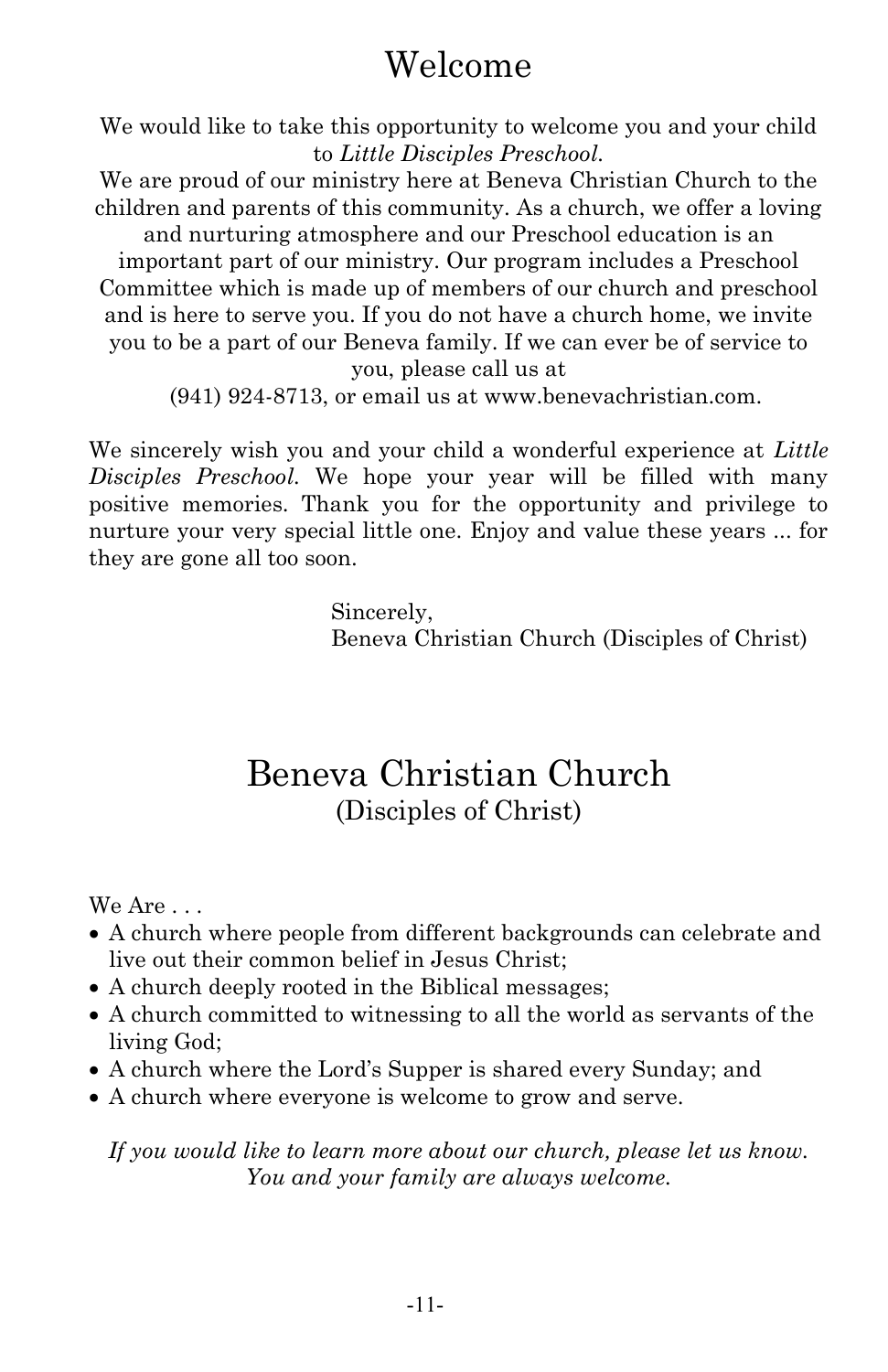

Opportunities At Beneva Christian Church (Disciples of Christ)

| <b>Sundays</b>   | 10:30am Worship in-person and<br>Online available        |                                       |  |
|------------------|----------------------------------------------------------|---------------------------------------|--|
| Tuesdays         | 11:00am Talks on Tuesdays<br>7:00pm Bible Study (online) |                                       |  |
| <b>Thursdays</b> | 5:45pm Praise Team Practice                              | 11:00am Bible Study (Fellowship Hall) |  |

Prayer requests are always welcome and prayer request cards are available in both the church and preschool offices. Our Elders will pray for your concerns.

Small group Bible studies meet various days of the week in various locations. Contact the church office for more information.

Read your Good News newsletter online or call the church office (924-8713) for more information about these (and more) church groups and activities.

> *Pastor David Miller*  www.benevachristian.com